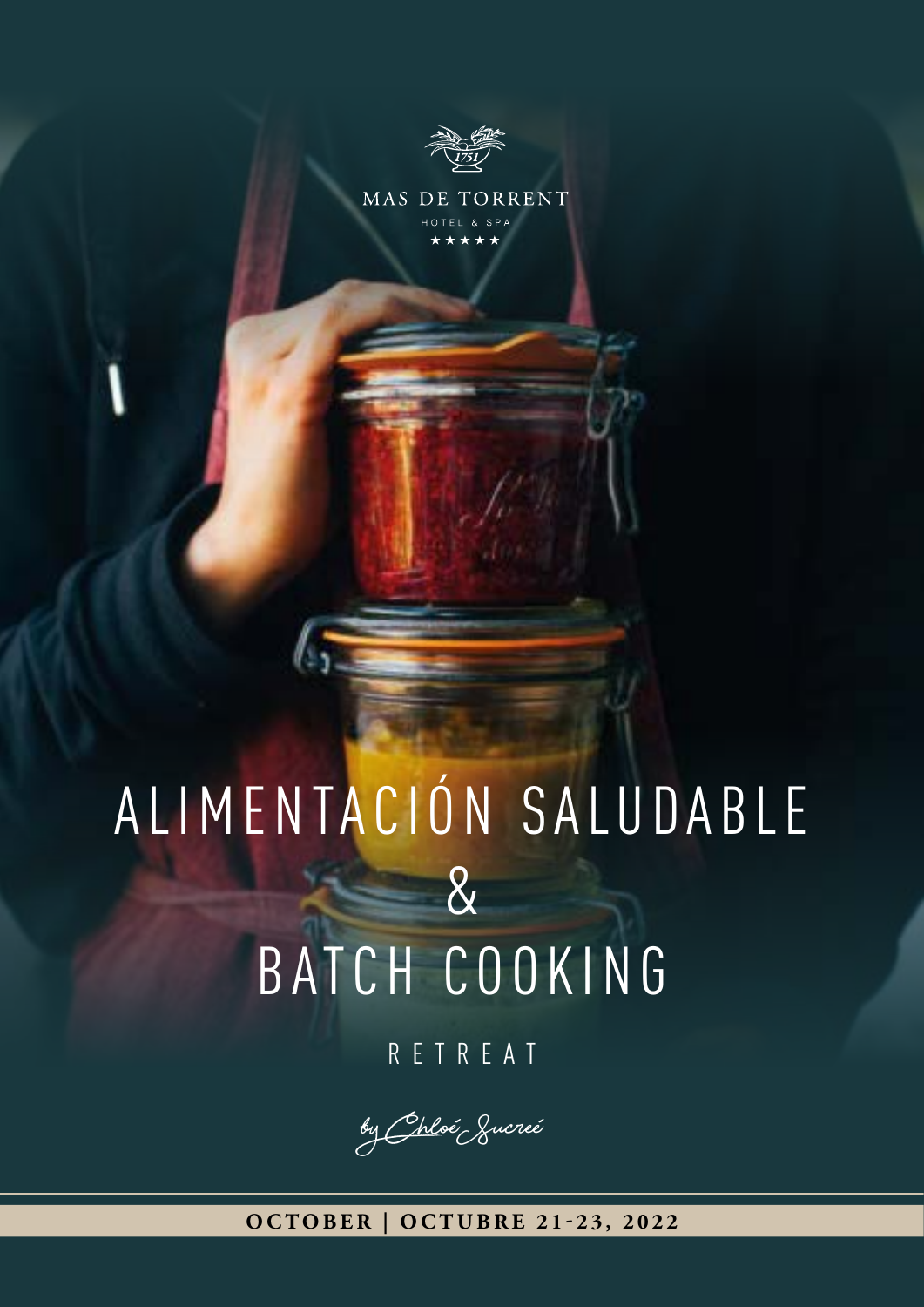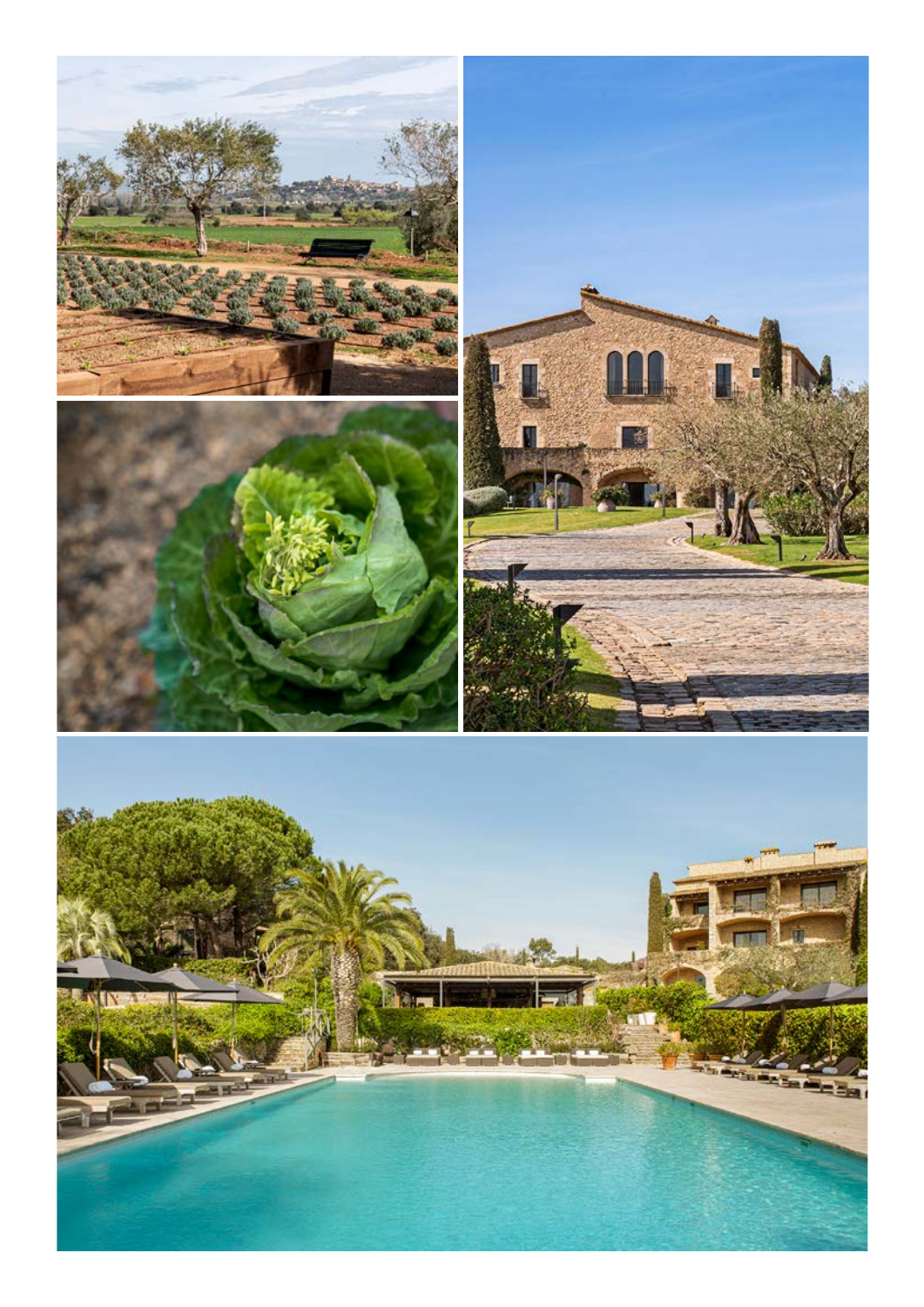**DATES |** *FECHAS***:**

October 21 to 23, 2022 *21 al 23 de Octubre, 2022*

**PRICE |** *PRECIO***:** 

1200€ (1pax) 1900€ (2pax)

**IDIOMA |** *IDIOMA***:**  Español *Spanish*

**CHECK IN:** 15pm

**CHECK OUT:** 12pm

**TEACHER |** *PROFESORA***:**  Chloé Sucreé

Limited places\* *Plazas limitadas\**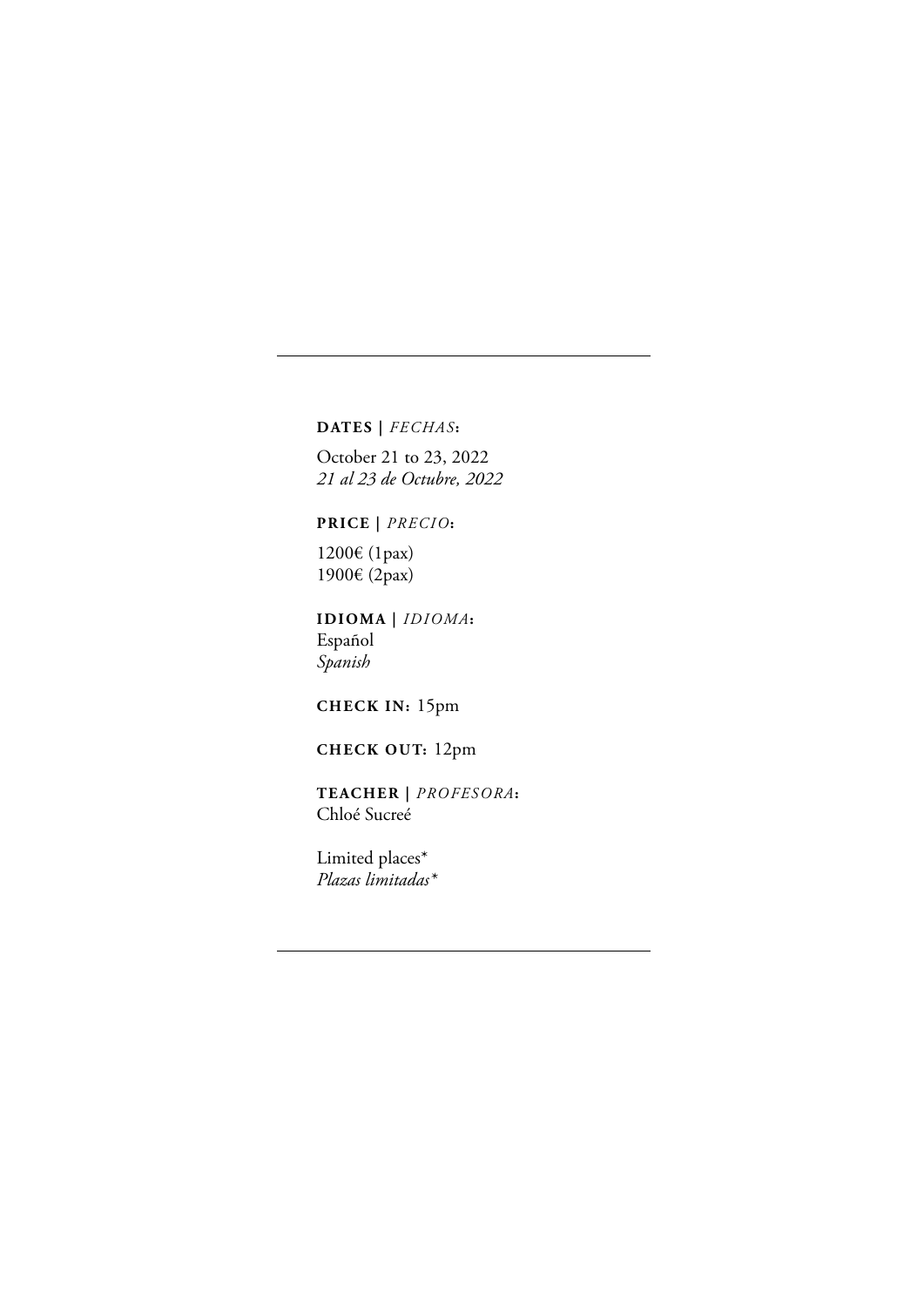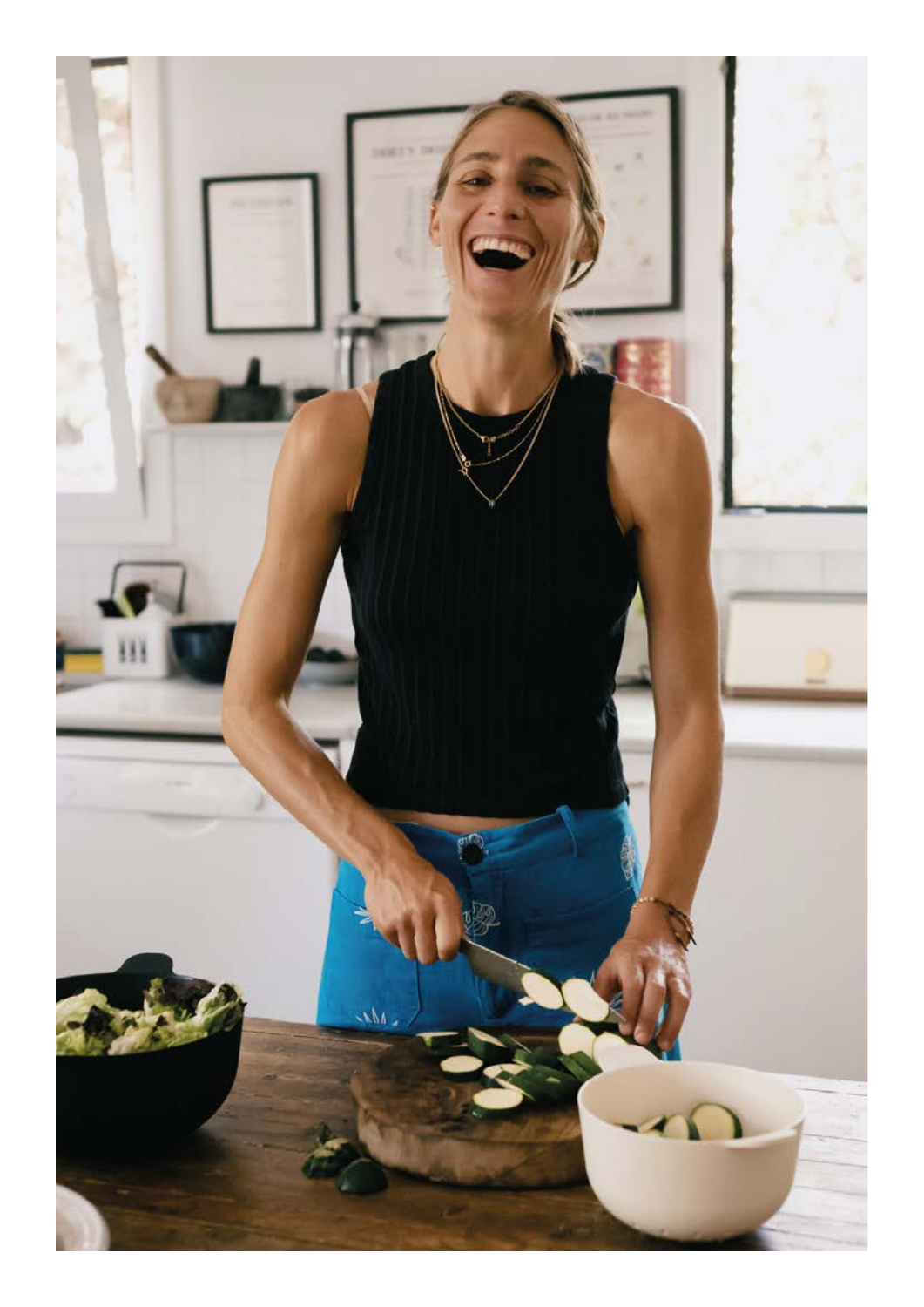### C H L O É S U C R E É

I'm Chloé Sucrée, founder of Being Biotiful, an online oasis where you can be inspired when thinking about eating in a healthier and more creative way, using the Batch Cooking method. My project Being Biotiful is the result of my change of diet and, without a doubt, of my change of life. I love to cook and eat to feel good, energetic and at ease, no matter how simple the recipe is. I am passionate about what I do and I am even more passionate about sharing it with you!

*Soy Chloé Sucrée, fundadora de Being Biotiful, un oasis online en el que inspirarse a la hora de pensar en comer de una forma más saludable y creativa gracias al método Batch Cooking. Mi proyecto Being Biotiful es el resultado de mi cambio de alimentación y, sin duda, de mi cambio de vida.*

*Me encanta cocinar y comer para sentirme bien, con energía y a gusto, por muy sencilla que sea la receta. ¡Me apasiona lo que hago y me apasiona todavía más compartirlo contigo!*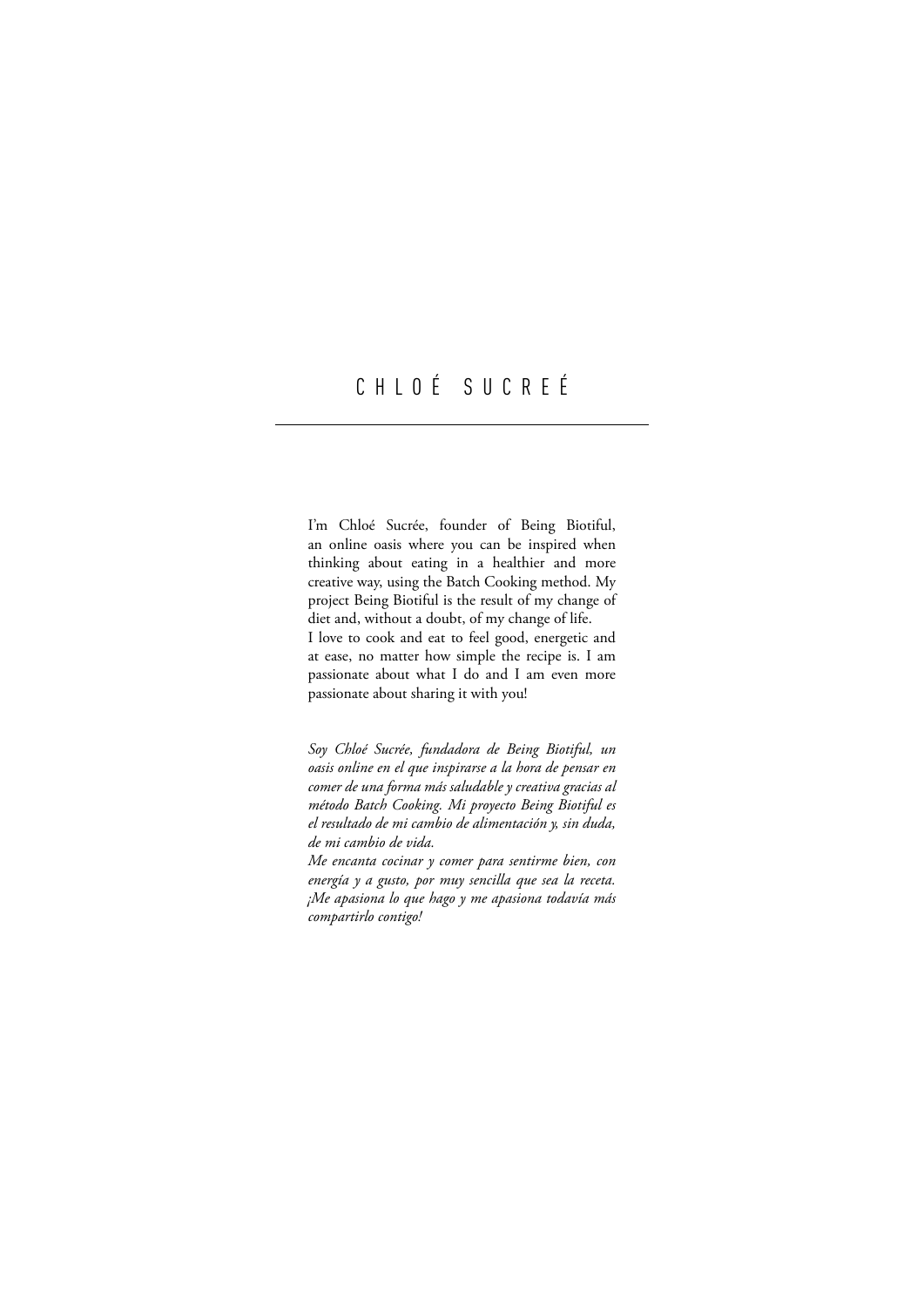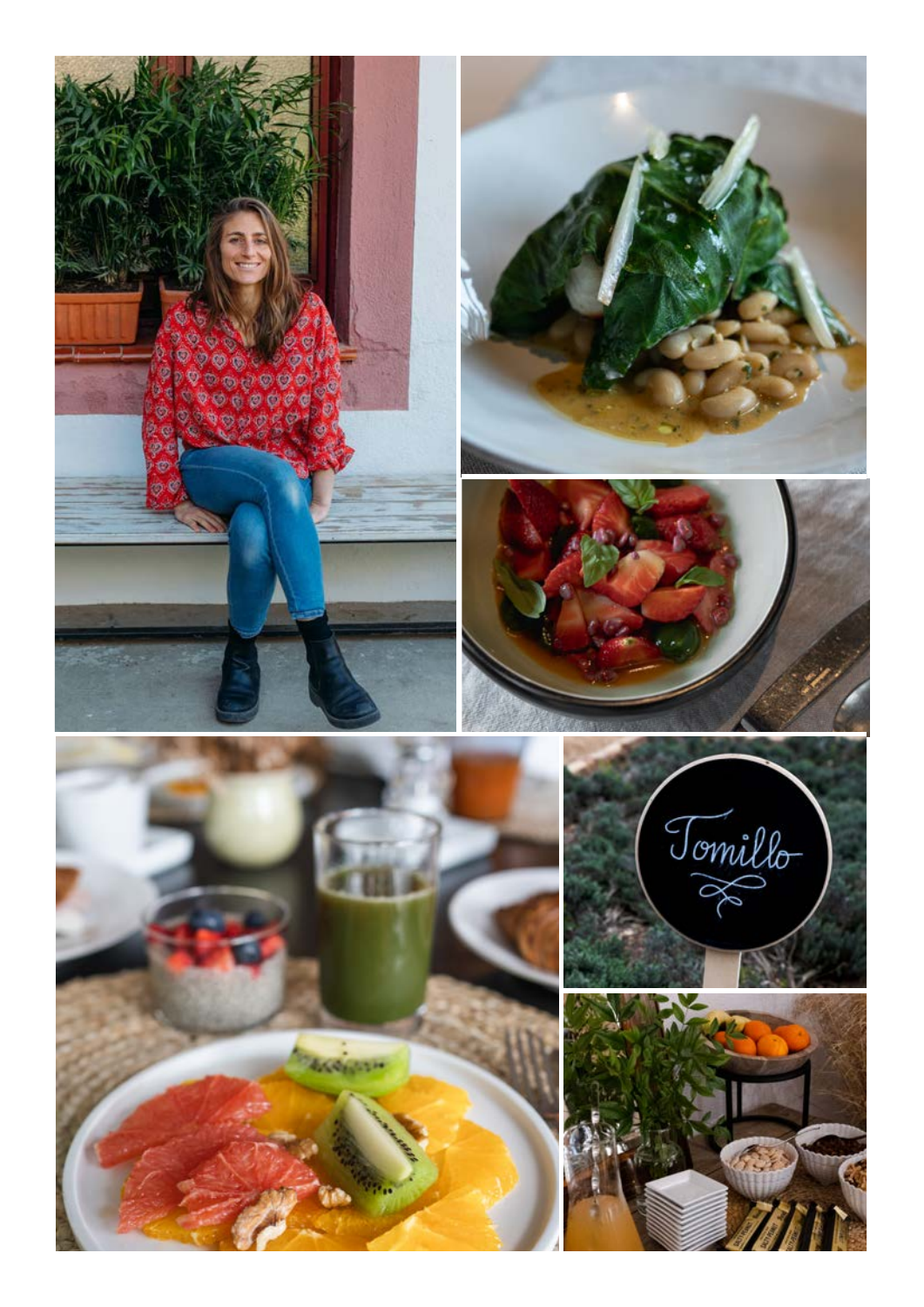#### RETREAT

Do not you have time for cooking? Do you open the fridge and do not know what to do with the ingredients you have? Do you want to eat in a healthier way? With batch cooking you will gain time, save money and be able to reconcile yourself with the kitchen, ensuring healthy and fresh dishes with very little effort during the week. During these 3 days you will learn from Chloe how to plan and manage your kitchen in order to eat better, varied food and save time in the kitchen. These will be days where you will learn new habits that will help you improve your day-to-day life; you will resolve doubts and you will be able to rest in a unique environment. Days for you and yours.

*¿No tienes tiempo para cocinar? ¿Abres la nevera y no sabes qué hacer con los ingredientes que tienes? ¿Quieres comer de una forma más saludable? Con el batch cooking ganarás tiempo, ahorrarás dinero y podrás reconciliarte con la cocina, asegurándote platos saludables y frescos con muy poco esfuerzo durante la semana. Durante estos 3 días aprenderás de la mano de Chloe como planificarte y gestionar tu cocina para conseguir comer mejor, variado y ahorrar tiempo en la cocina. Serán días donde aprenderás nuevos hábitos que te ayudarán a mejorar tu día a día, resolverás dudas y podrás descansar en un entorno único. Días para ti y para los tuyos. a todos los niveles.*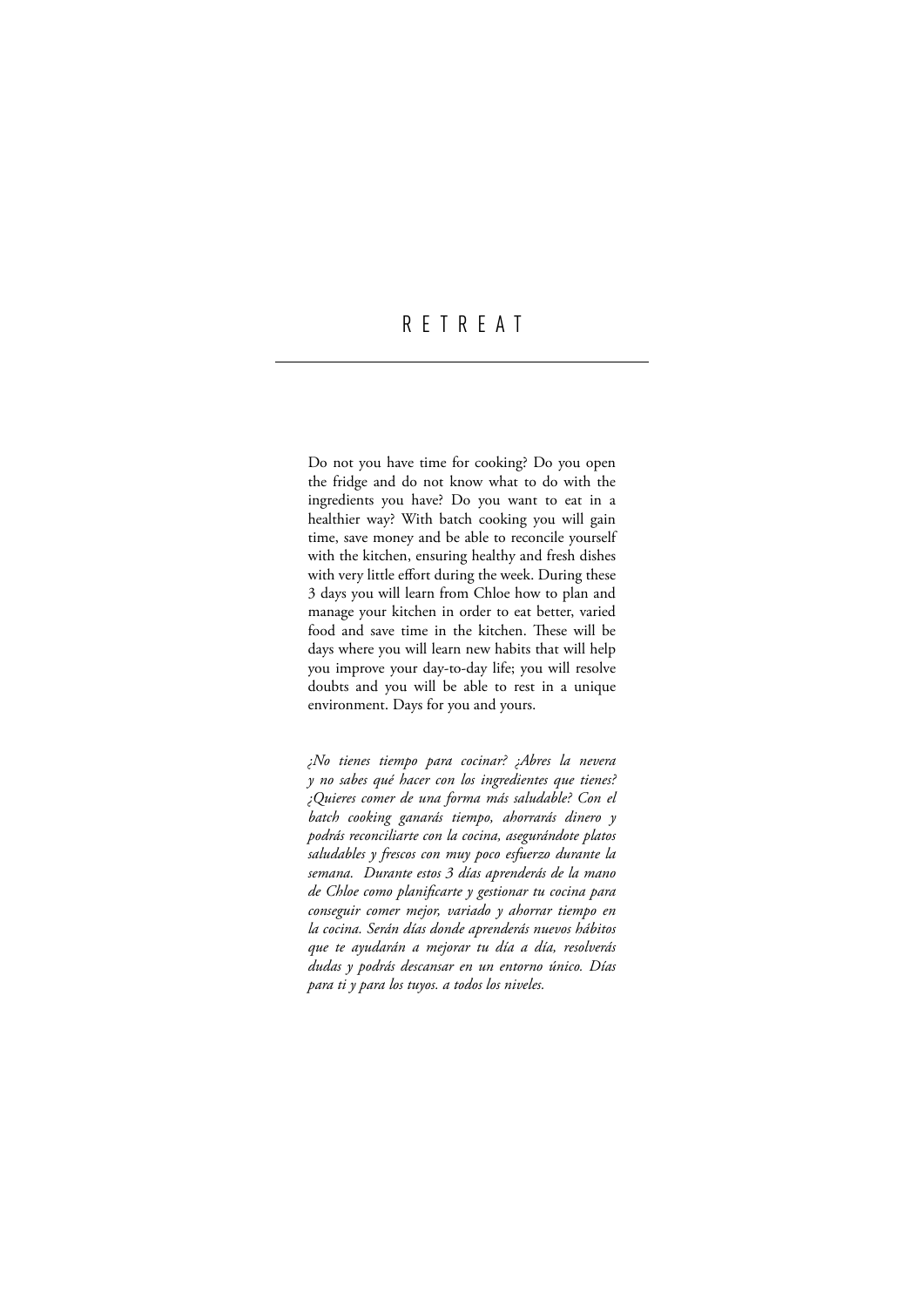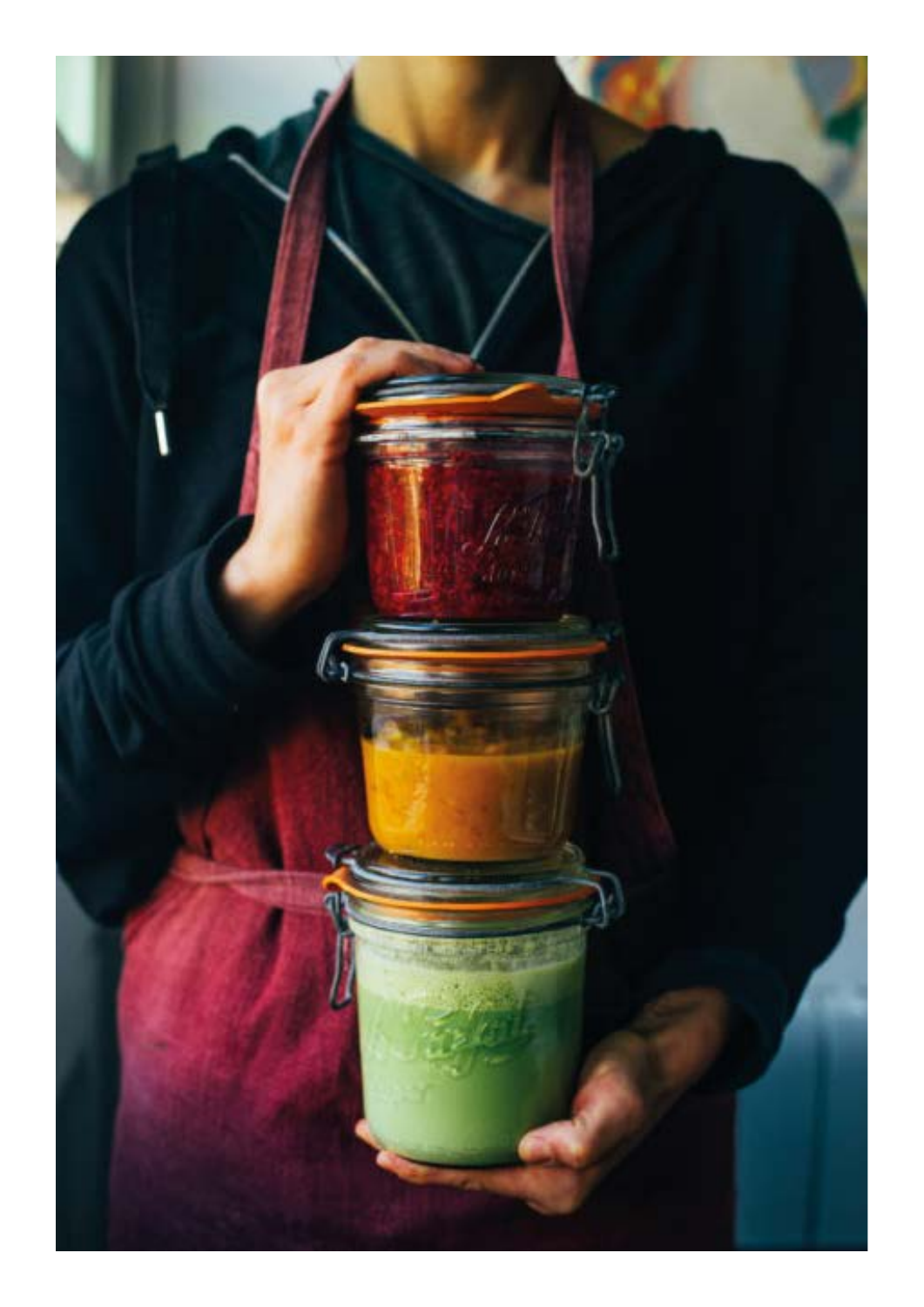#### BATCH COOKING

Batch cooking is a method that simplifies life in the kitchen. With batch cooking you will gain time, save money and be able to reconcile yourself with the kitchen, ensuring healthy and fresh dishes with very little effort during the week.

Dedicate a few hours one day a week to batching recipes that hold properly. The objective is to advance some preparations that allow you to optimize your hours dedicated to cooking and meals each day. With the content of each batch, you will be able to combine and play throughout the week, recreating yourself in your dishes and, perhaps, preparing things that you had not considered. With this habit you will see improvements in your day-to-day life. You just have to adapt it to you and your needs.

*El batch cooking es un método que te simplifica la vida en la cocina. Con el batch cooking ganarás tiempo, ahorrarás dinero y podrás reconciliarte con la cocina, asegurándote platos saludables y frescos con muy poco esfuerzo durante la semana.* 

*Dedícale unas horas un día a la semana a preparar lotes (batch) de recetas que se conserven adecuadamente. El objetivo es adelantar unas preparaciones que permitan que optimices tus horas dedicadas a cocinar y las comidas de cada día. Con el contenido de cada lote podrás combinar y jugar durante toda la semana, recreándote en tus platos y, quizás, preparando cosas que no te habías planteado. Con este hábito verás mejoras en tu día a día. Solo tienes que adaptarlo a ti y a tus necesidades.*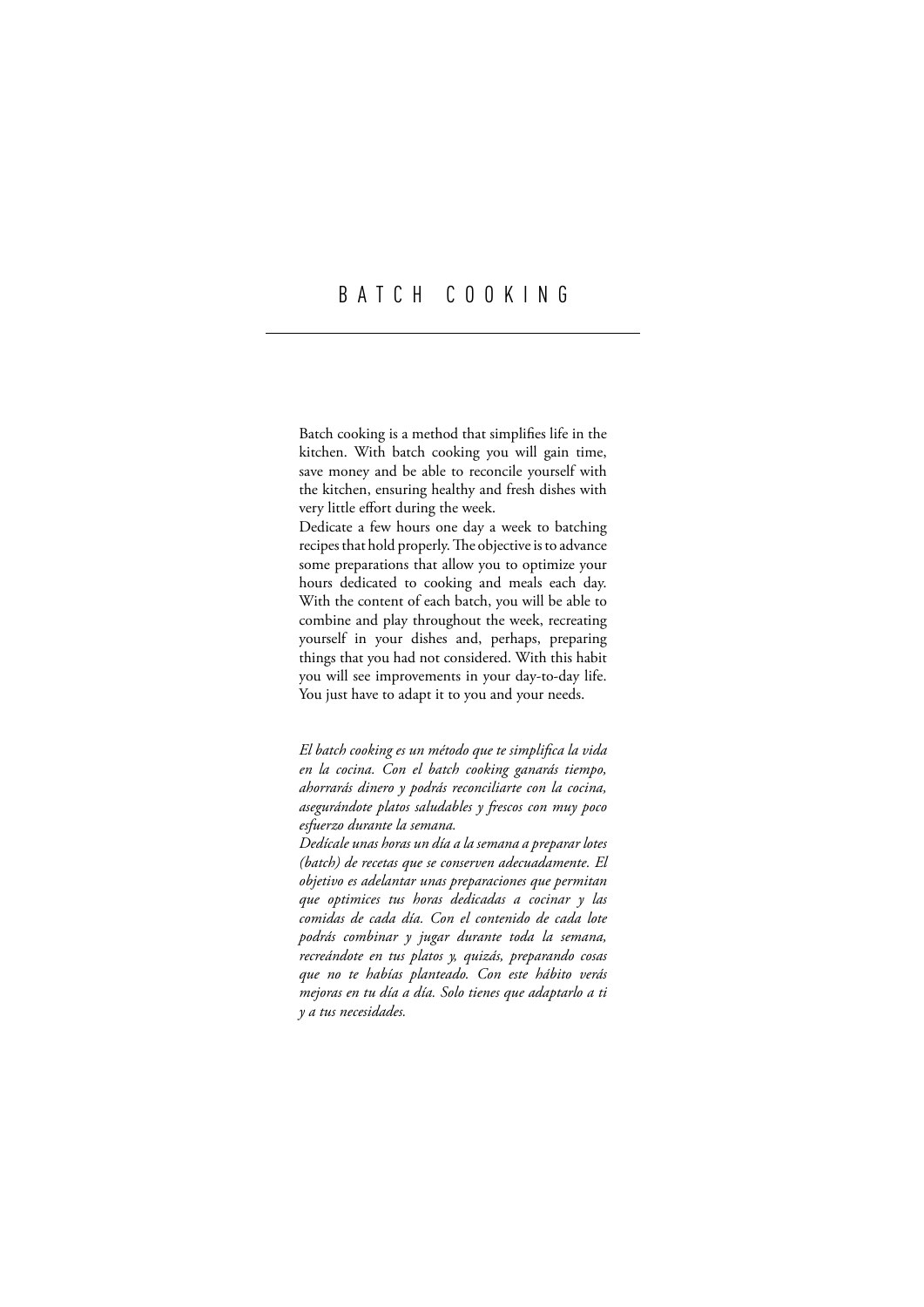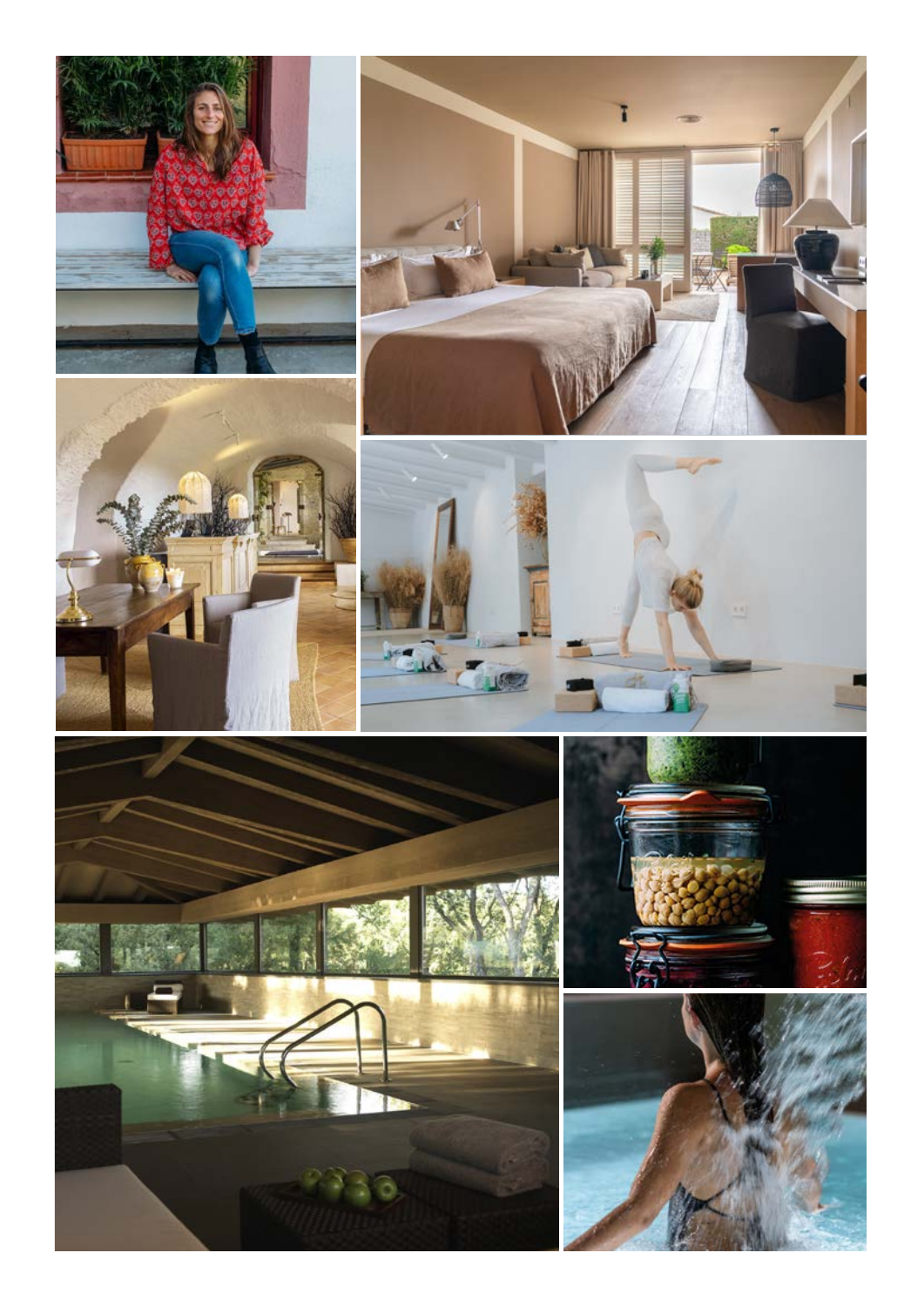#### INCLUDED

- Accomodation in a double room for 2 nights.
- Welcome drink.
- Mini bar stocked with healthy drinks and snacks.
- Full board featuring a balanced, plant-based menu (fully adaptable for vegan, celiac and other food intolerances) based on local and seasonal products. Includes non alcoholic drinks with meals.
- Chloe Sucreé Lecture on "Batch cooking and how to organize the kitchen"
- Cooking workshop by Chloe Sucreé
- 1 Yoga Class
- Access to MasSpa (Sauna, Hammam, heated swimming pool, water circuit and fitness by Technogym).
- Special offers on selected beauty Spa products.
- *• Alojamiento en habitación doble para 2 noches.*
- *• Bebida de Bienvenida.*
- *• Minibar con snacks y bebidas saludables.*
- *• Pensión completa siguiendo nuestra alimentación a base de productos de temporada y de proximidad (opción para veganos, celíacos y otras intolerancias). Bebidas no alcohólicas incluidas durante las comidas.*
- *• Conferencia by Chloe Sucreé sobre " Batch Cooking y cómo organizarse en la cocina"*
- *• Taller de cocina by de Chloe Sucreé*
- *• 1 clase de yoga*
- *• Acceso a MasSpa (Sauna, Hammam, Piscina climatizada y sala Fitness by Technogym)*
- *• Posibilidad de adquirir productos de belleza del Spa con interesantes ventajas.*